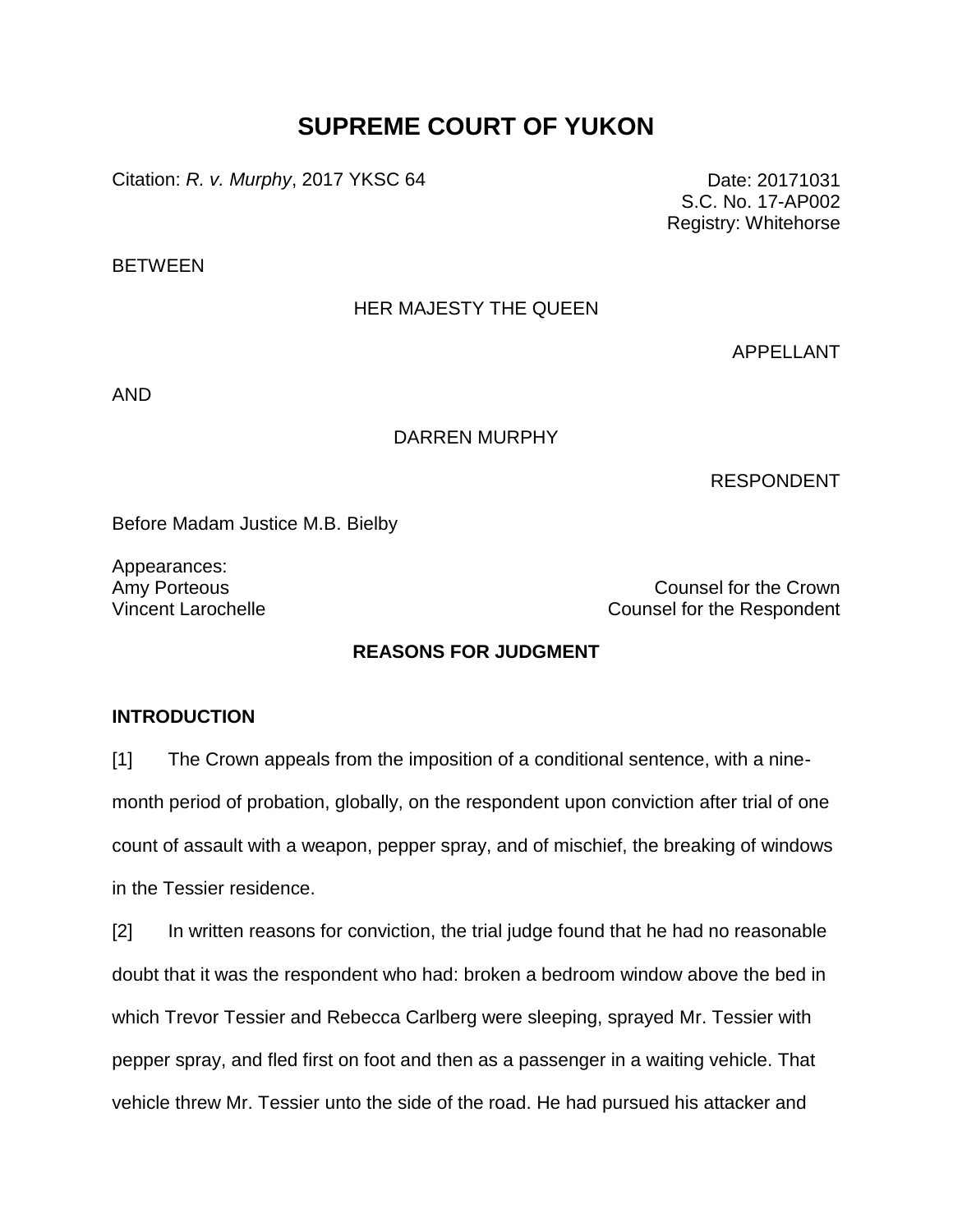had jumped onto the hood of the moving car. Mr. Tessier received a road rash on his chest, many bruises and an injured knee. He was unable to return to work for several months.

[3] Mr. Tessier and Ms. Carlberg were evicted from their rental home as a result, and lost furniture and clothing in the incident.

[4] The Crown sought a six-month conditional sentence to be followed by probation from the trial judge. It did not resile from that position on appeal. Defence sought the conditional discharge that was ultimately imposed.

[5] The standard of review to be applied on a sentence appeal is one of deference.

An appellate judge may vary a sentence only where it results from an error of law or

principle made by the sentencing judge, or produces an unfit sentence. The Crown

argues both occurred here: the sentencing judge failed to address the prerequisites to

the imposition of a conditional discharge set out in s. 730.(1) of the Criminal Code of

Canada which reads:

s. 730(1) Where an accused, other than an organization, pleads guilty or is found guilty of an offence, other than an offence for which a minimum punishment is prescribed by law or an offence punishable by imprisonment for fourteen years or for life, the court before which the accused appears may, *if it considers it to be in the best interests of the accused and not contrary to the public interest*, instead of convicting the accused, by order direct that the accused be discharged absolutely or on the conditions proscribed in a probation order made under subsection 731(2). (my emphasis)

[6] The Crown argues that the trial judge made an error of law or in principle in failing to expressly address whether or why it would be in the best interest of the accused to be subject to a conditional discharge and why it would not be contrary to the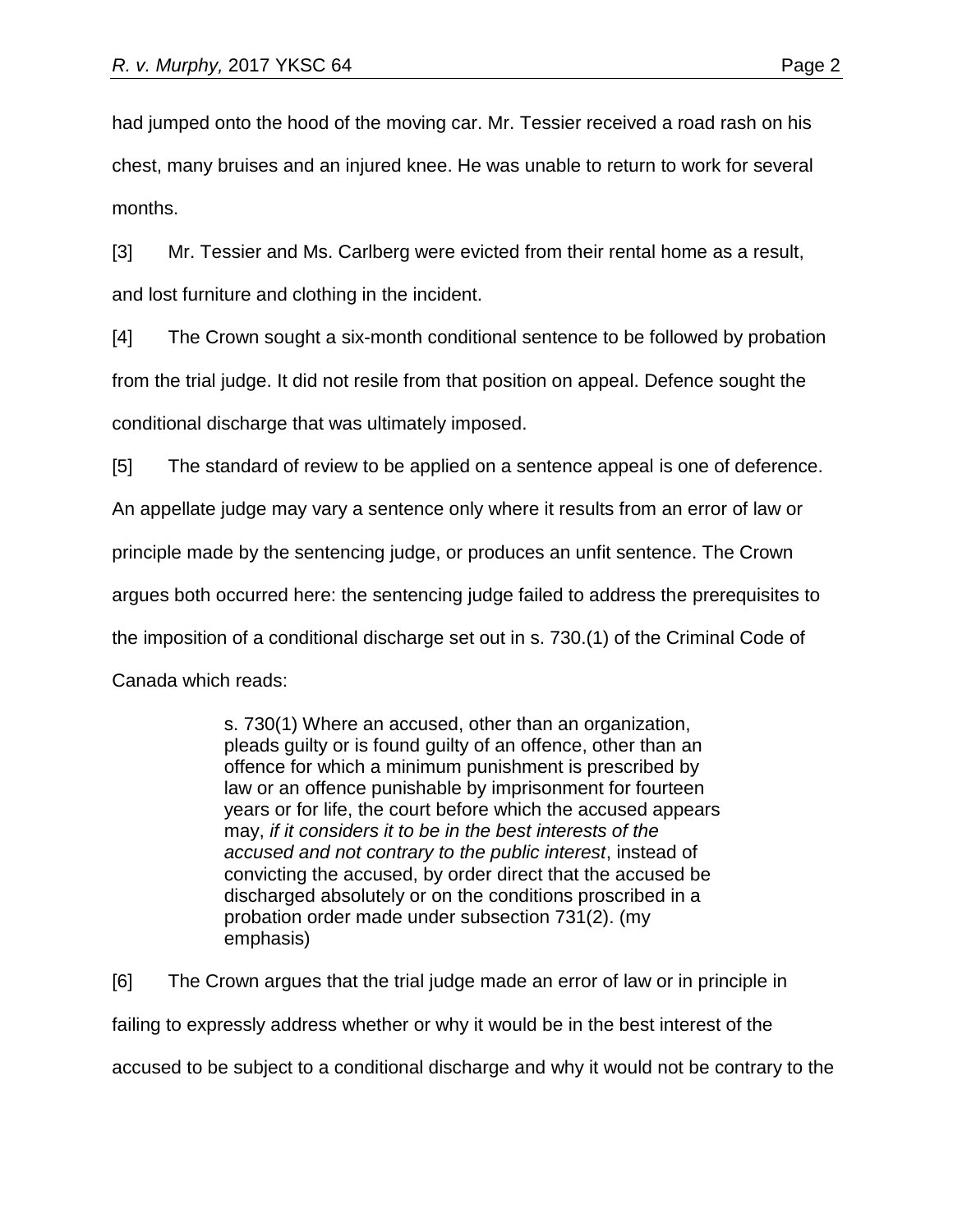public interest to impose such a discharge. It also argues that the sentence imposed is demonstrably unfit, given the very serious risk of harm he caused Trevor Tessier, and the very real impact it created on him. Ms. Carlberg was not named as a complainant in the information upon which Mr. Murphy was tried.

[7] It is not necessary to determine whether the trial judge failed to address the prerequisites to imposing a conditional discharge or whether those prerequisites were adequately, albeit implicitly, covered in the reasons for judgment. That is because, absent other considerations, the sentence imposed was unfit. That error alone would justify adjusting the sentence if it were not for the very reasonable position taken by the Crown on appeal.

[8] She sought to replace the conditional discharge with a six-month conditional sentence subject to the same probationary terms as the discharge that was imposed. She did not protest applying credit for the five months of the conditional discharge already served by the respondent to the six-month conditional sentence sought, leaving only one month of that sentence to serve, along with the balance of the period of probation. She did not seek the imposition of any additional probationary terms or conditions.

[9] Therefore, there would be no direct effect on the respondent of allowing the appeal in terms of impeding his liberty or providing additional consequences for his action. He would remain at liberty, subject to the terms of the probation order. While his sentence would then become one of conviction on his criminal record rather than one of discharge, that difference would not be so significant as to justify interfering with the discretion of the trial judge in his imposition of sentence.